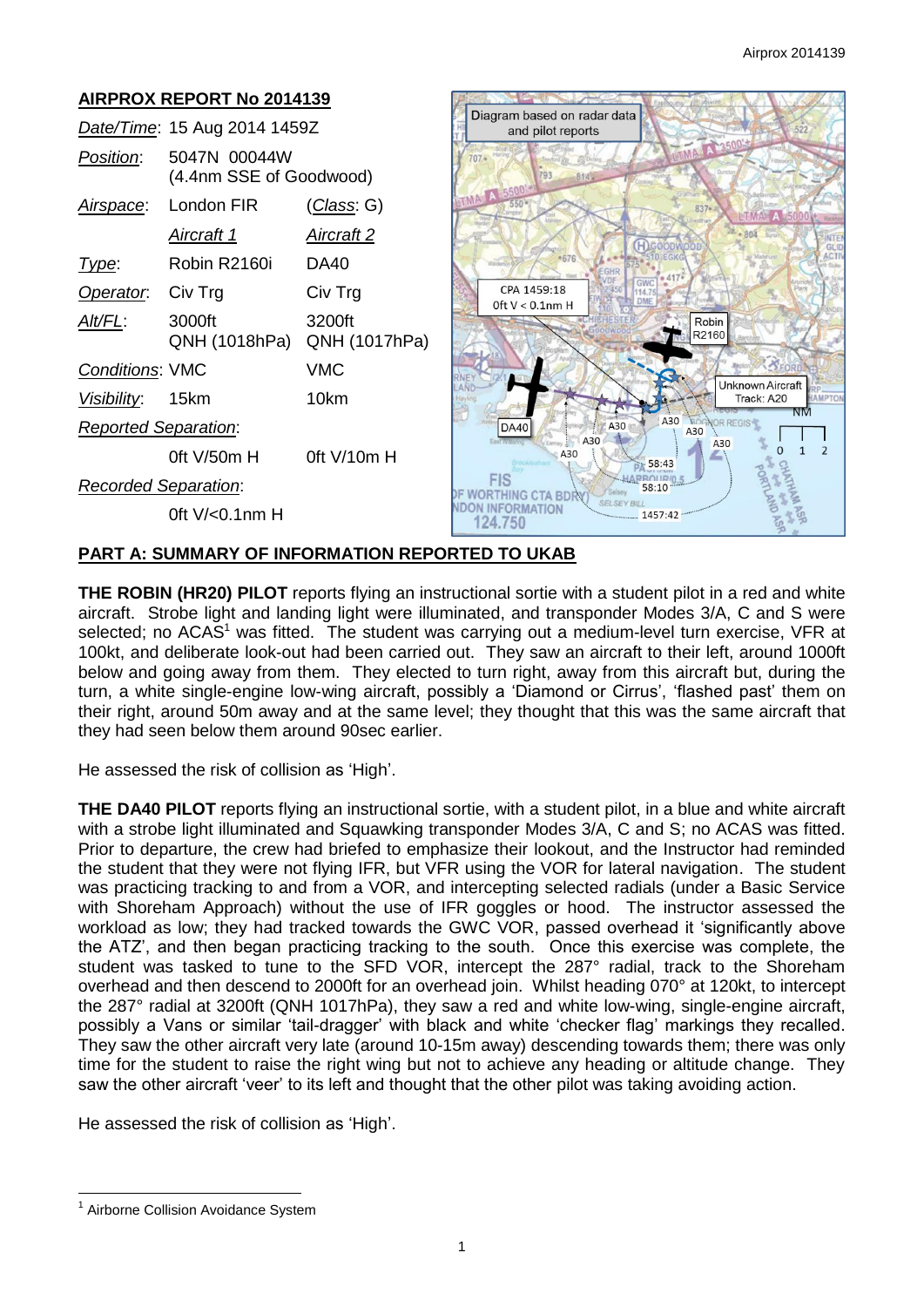# **Factual Background**

The weather at Southampton at 1450 was recorded as:

METAR EGHI 141450Z 33004KT 300V010 9999 FEW028 17/09 Q1018=

## **Analysis and Investigation**

# **CAA ATSI**

The HR20 was in communication with Goodwood Information and the DA40 was in receipt of a Basic Service from Shoreham Approach. At 1457:51 the radar recording showed the HR20, squawking Mode 3/A 7000, in a left-hand orbit 3.5nm southeast of Goodwood Airport. The DA40 was squawking Mode 3/A 3763 (Shoreham VFR conspicuity) 4.4nm southwest of Goodwood tracking east. Both aircraft were indicating an altitude of 3000ft.

At 1458:42 the HR20 took up a southerly heading and the distance between the two aircraft was 1.8nm (Figure 1). An unknown aircraft was shown at 2000ft, tracking west (also squawking Mode 3/A 3763 - Shoreham VFR conspicuity). The HR20 pilot's written report indicated that he had sighted an (unknown) aircraft, 1000ft below, and going away from him, so he elected to turn right.



Figure 1 – Swanwick MRT at 1458:42

At 1459:06 the HR20 was shown turning right towards the DA40 at a horizontal distance of 0.8nm. The HR20 was indicating 100ft above the DA40 (Figure 2).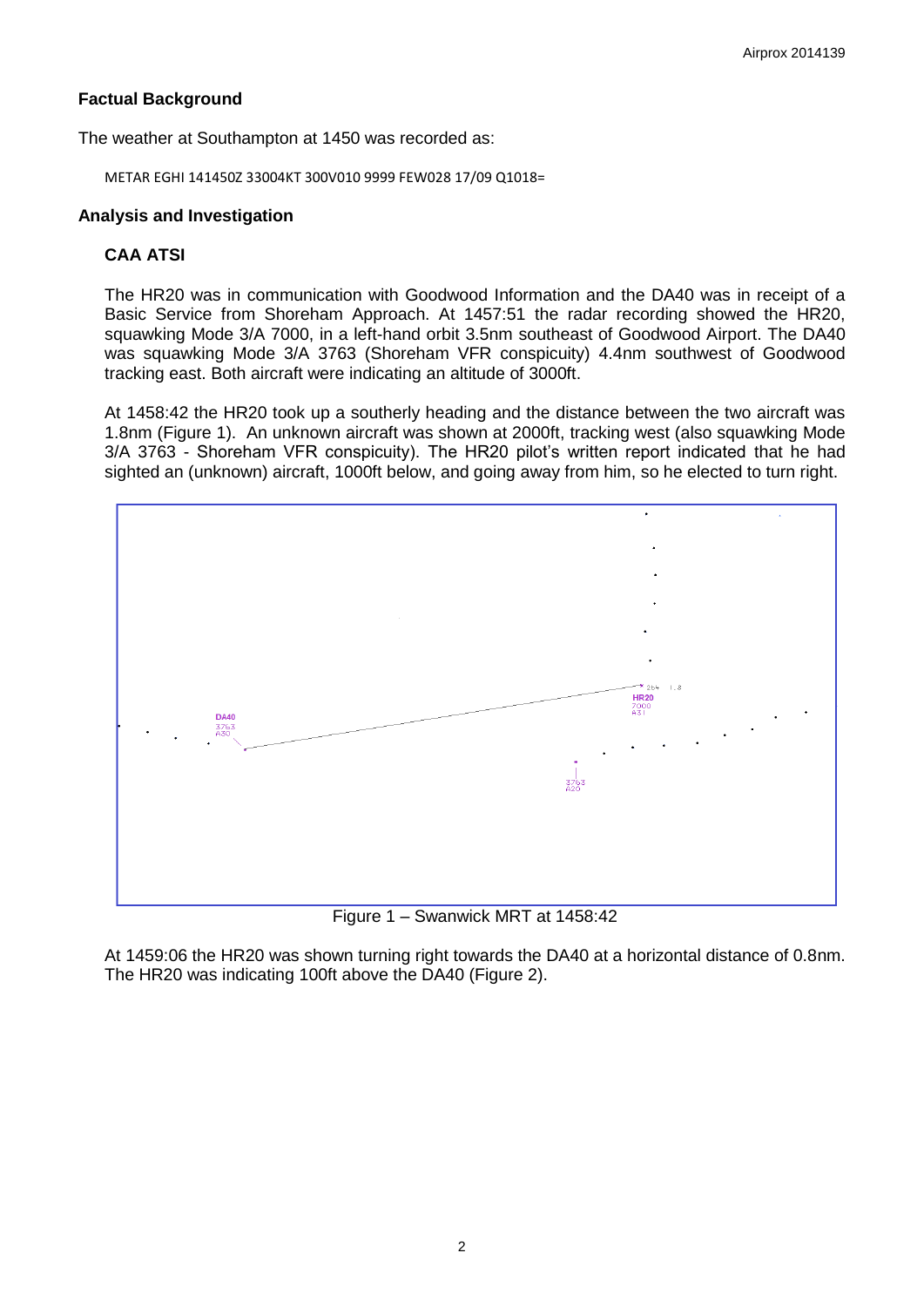

Figure 2 – Swanwick MRT at 1459:06

The HR20 continued the right turn and, at 1459:18, the two aircraft were shown in close proximity at a range of less than 0.1nm and at the same level (3100ft) (Figure 3). The CPA occurred between radar sweeps; at 1459:18 both radar returns are shown with no measurable separation and both Mode Cs indicating A31, the next sweep of the radar showed that the two aircraft had passed and were diverging at the same level. The HR20 pilot reported that both aircraft were at the same level, and estimated the horizontal distance to be 50m.



Figure 3 – Swanwick MRT at 1459:18

No mention of the Airprox was made on the RT by the HR20 pilot to Goodwood information and the Goodwood FISO was not aware of the DA40 in transit.

The DA40 was in receipt of a Basic Service from Shoreham Approach wherein:

'*Pilots should not expect any form of traffic information from a controller, as there is no such obligation placed on the controller under a Basic Service, and the pilot remains responsible for collision avoidance at all times*.'**<sup>2</sup>**

<sup>&</sup>lt;u>.</u><br><sup>2</sup> CAP774, Chapter 2, Paragraph 2.5